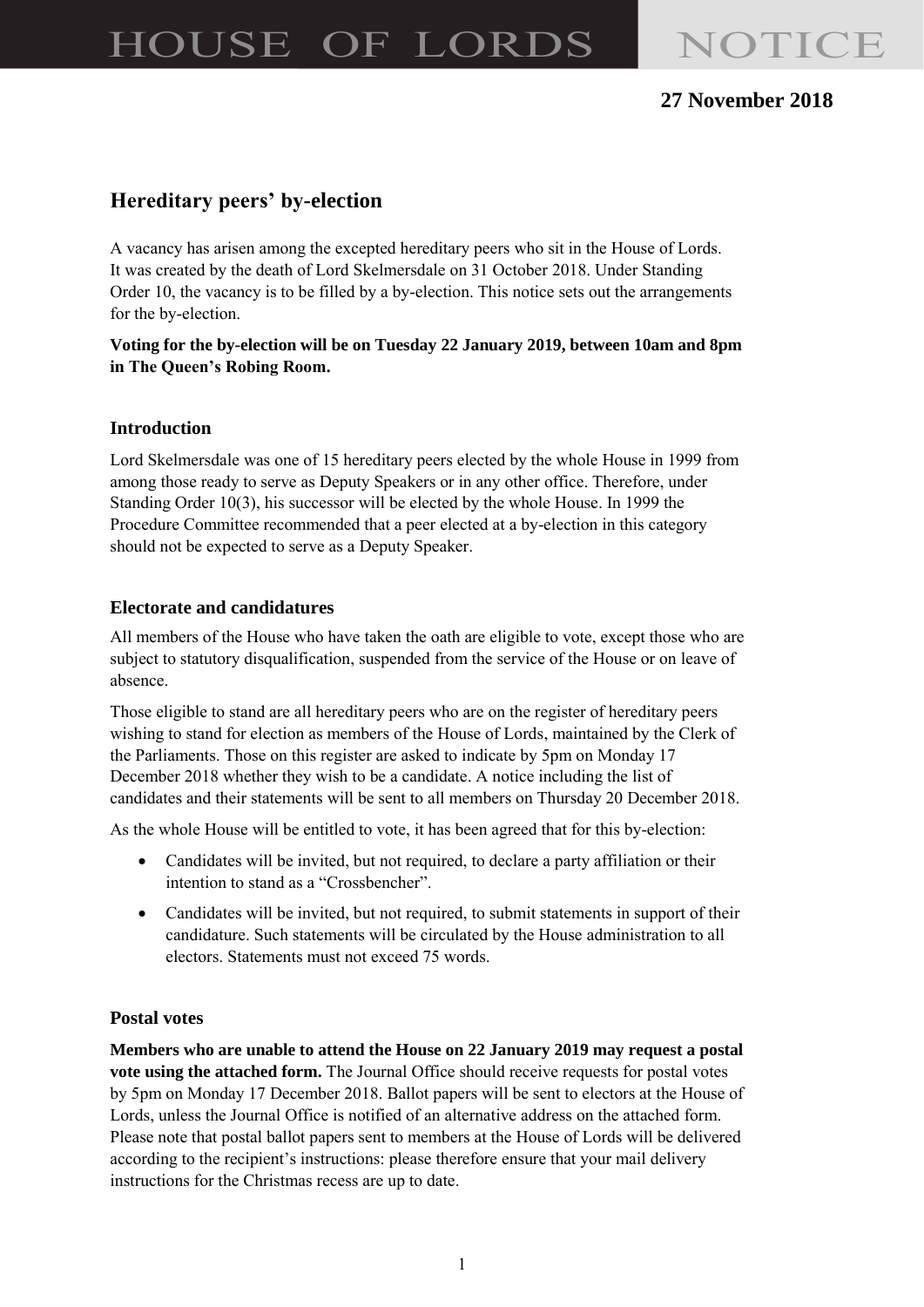**Postal ballot papers must be returned to the Clerk of the Parliaments' Office by 5pm on Tuesday 22 January 2019.** Ballot papers received after this time will not be counted.

#### **Timetable and conduct of the by-election**

The timetable for the by-election is:

| Monday 17 December, 5pm                 | Deadline for candidate registration and receipt of<br>candidate statements. Deadline for receipt of<br>requests for postal votes and alternative ballot<br>addresses from electors. |
|-----------------------------------------|-------------------------------------------------------------------------------------------------------------------------------------------------------------------------------------|
| Wednesday 19 December                   | Ballot papers issued to those requesting a postal<br>vote.                                                                                                                          |
| Thursday 20 December                    | Notice with candidates and statements published.                                                                                                                                    |
| Tuesday 22 January 2019,<br>10am to 8pm | Voting in The Queen's Robing Room.                                                                                                                                                  |
| Tuesday 22 January, 5pm                 | Deadline for postal ballots to be received by the<br>Clerk of the Parliaments' Office.                                                                                              |
| Wednesday 23 January                    | Count and then result of the by-election reported to<br>the House by the Clerk of the Parliaments.                                                                                  |

The Code of Conduct for the by-election is in the annex to this notice.

Electoral Reform Services are assisting the Clerk of the Parliaments with organising the byelection.

#### **Voting system and count**

The Alternative Vote system will be used. Voters place the figure 1 in the box next to the name of the candidate they most strongly support, the figure 2 against the next most favoured candidate, and so on. Voters may cast as many or as few votes as they wish. In order to be elected, the successful candidate must receive at least as many votes as all the other candidates put together. In the event of this not happening after first-preference votes have been allocated, the votes of the candidates receiving the lowest number of firstpreference votes will be shared out according to the second preference marked on them. This will be repeated until one candidate has at least half of the total valid votes.

Ballot papers will be invalidated if:

- any number is used more than once, or
- in the opinion of the Returning Officer (the Clerk of the Parliaments) the ballot paper is illegible or ambiguous.

The count will be conducted by Electoral Reform Services.

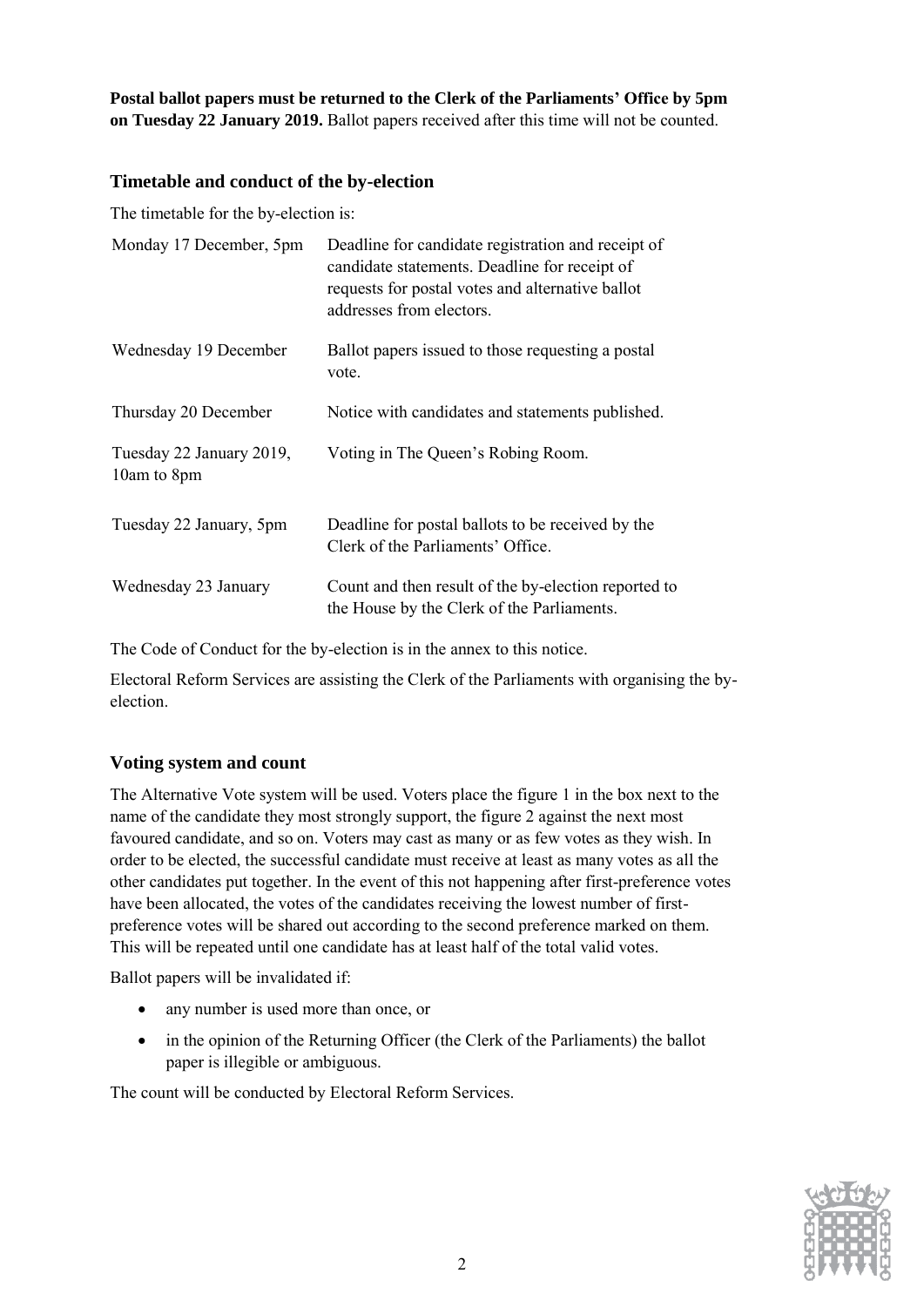The result will be announced in the House of Lords chamber by the Clerk of the Parliaments at a convenient moment (likely to be after oral questions) on Wednesday 23 January 2019.

The full results, including the number of first-preference votes cast for each candidate and the position after each transfer of votes, will be available in the Printed Paper Office and the Library soon after the announcement by the Clerk of the Parliaments. The results will also be published online at [www.parliament.uk.](http://www.parliament.uk/)

#### **Enquiries**

Enquiries may be addressed as follows:

- By post: The Registry, Journal Office, House of Lords, London SW1A 0PW
- By telephone: 020 7219 5307
- By email: holjournaloffice $(\partial \rho)$  parliament.uk

ED OLLARD *Clerk of the Parliaments*

#### **Annex: Code of Conduct**

- 1. Ballot papers will not indicate any qualification or reason why a candidate should be elected.
- 2. Candidates may not offer hospitality, entertainment or financial inducements to electors intended to influence their votes or likely to have that effect.
- 3. Candidates may not engage in any activity intended or likely to discredit other candidates in the by-election.
- 4. Candidates may not solicit votes near the room where the by-election is taking place.
- 5. If the Clerk of the Parliaments suspects, on reasonable grounds, that some material irregularity or improper conduct may have occurred in the electoral process, he may refer the matter to the Committee for Privileges and Conduct. The committee may, if it thinks fit, recommend the disqualification of a successful candidate if their election appears to have been influenced by material irregularity or improper conduct.
- *6.* In this code of conduct, "candidate" includes an agent or supporter acting on behalf of the candidate.